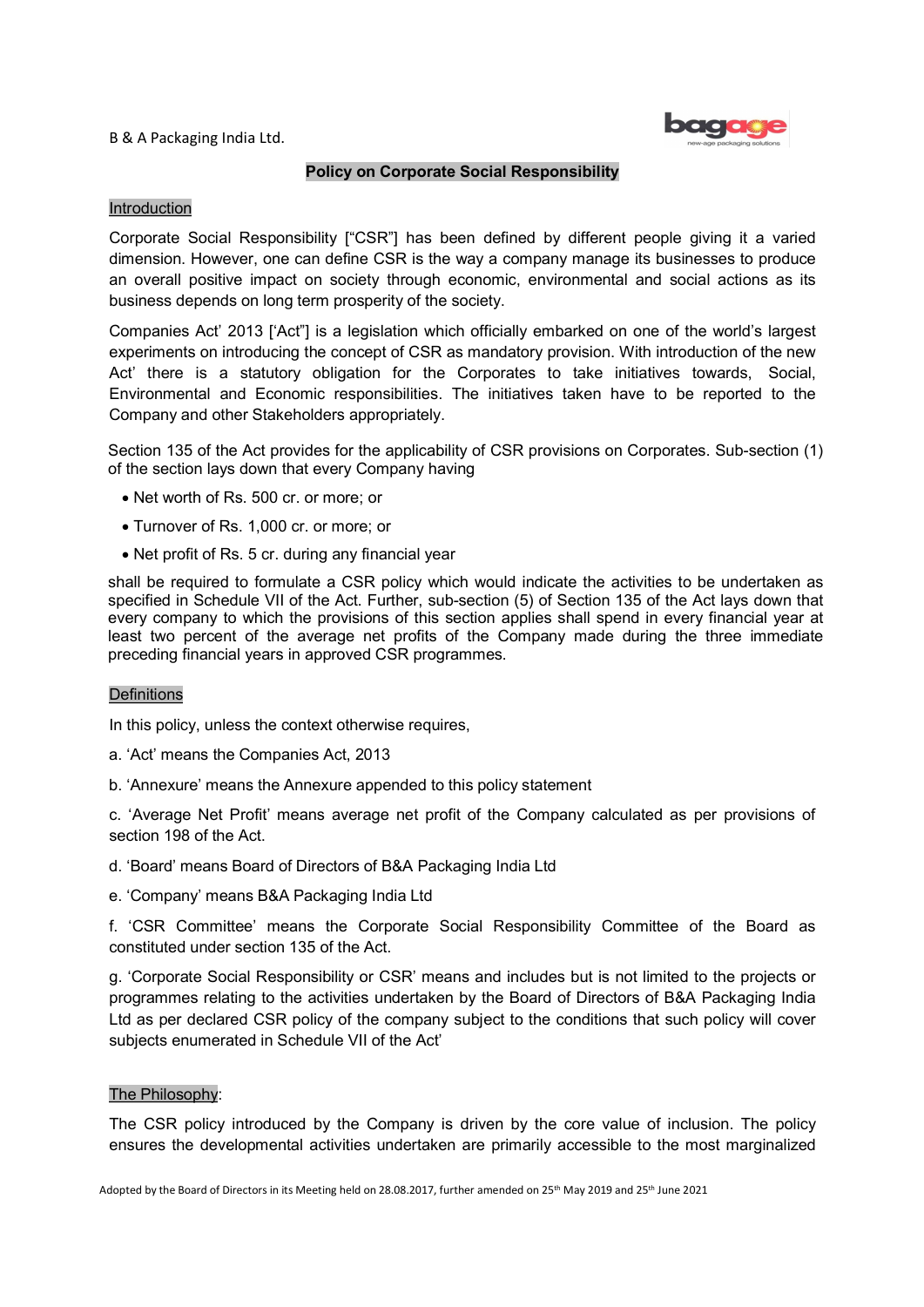

B & A Packaging India Ltd.

segments of the society and aimed to benefit the section located in and around its local area of operation. Further the CSR programmes will be in conjugation with the following four core elements of governance that the Company has been practicing:

- Care for Stakeholders
- Ethical Functioning
- Respect for Worker's Right and Welfare
- Respect for Environment

# CSR Committee

The Board in its meeting held on 22<sup>nd</sup> June 2017 has constituted CSR Committee of Directors under Chairmanship of Mr. Amit Chowdhuri, an Independent Director. The other members of the Committee are Mr. Anjan Ghosh, Independent Director and Mr. Somnath Chatterjee, Whole Time Director. The CSR Committee can form such sub-committees consisting of executives of the Company or external Consultants as it deem fit to implement the CSR initiatives. The functions of the CSR Committee are:

- To formulate and recommend to the Board, a CSR Policy and any subsequent amendments which would indicate the activities to be undertaken as specified in Schedule VII of the Act.
- To recommend the amount of the expenditure to be incurred on the activities undertaken in pursuance of this CSR Policy.
- To institute a transparent monitor mechanism for implementation of the CSR projects or programmes or activities undertaken by the Company.

# Board's Role in CSR

The Board will be responsible for the following activities connected with CSR:

- To approve and/or amend the CSR Policy
- To ensure that the activities that are included in the CSR Policy are undertaken by the Company and are in accordance with Schedule VII of the Act.
- To institute a transparent monitor mechanism for implementation of the CSR projects or programmes or activities undertaken by the Company.
- To ensure that the Company spends every year at least 2% of average net profits for the last three financial years.

# **Projects**

The Company will pursue a corporate strategy that enables achievement of simultaneous goals of 'Shareholder's value enhancement' and 'Societal value creation' in a mutually reinforcing and synergistic manner while choosing and implementing the CSR projects. It will also undertake fewer CSR programmes primarily in the economic vicinity of its local area of operation with a view to ensure larger impact and long term sustainability of intervention. The subjects under which the CSR projects will be undertaken is appended as Annexure A to this policy.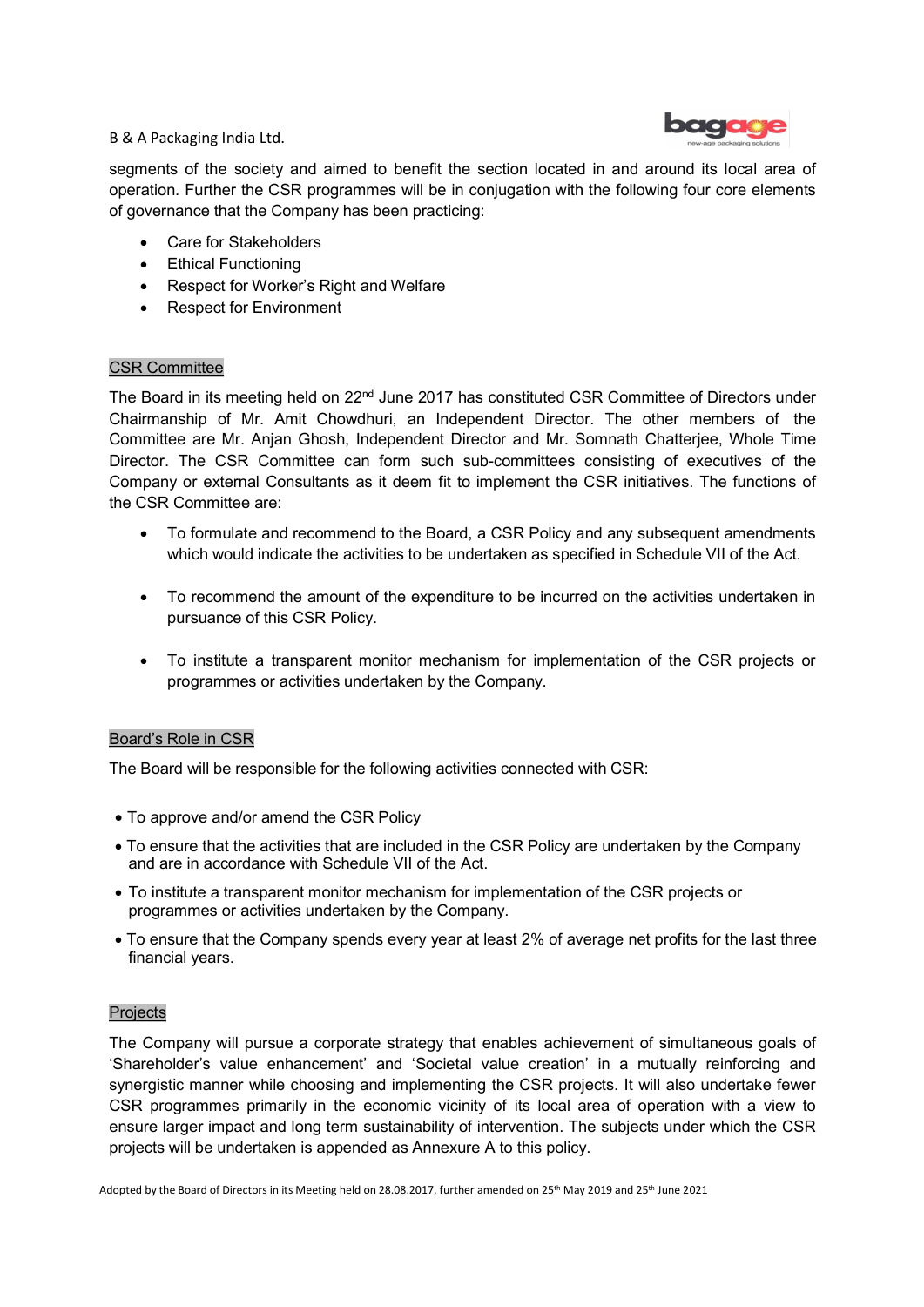### B & A Packaging India Ltd.



### **Communication**

The Policy will be communicated to all concerned by publishing it in the webpage of the Company.

#### Amendments

Any provision of the CSR Policy will be subject to revision/amendment in accordance with the Act, its rules and regulations as may be prescribed by the Central Government from time to time.

The CSR Committee reserves the right to modify, cancel, add, or amend this policy wholly or partially subject to the approval of the Board.

### **Withdrawal**

In the event the Company ceases to be covered under subsection (1) of section 135 of the Act for three consecutive financial years, it will not be required

- To constitute a CSR Committee or hold any meeting of such Committee
- To adhere to the provisions of this policy
- To spend on CSR such amounts as required under subsection (5) of section 135 of the Act.

\*\*\*